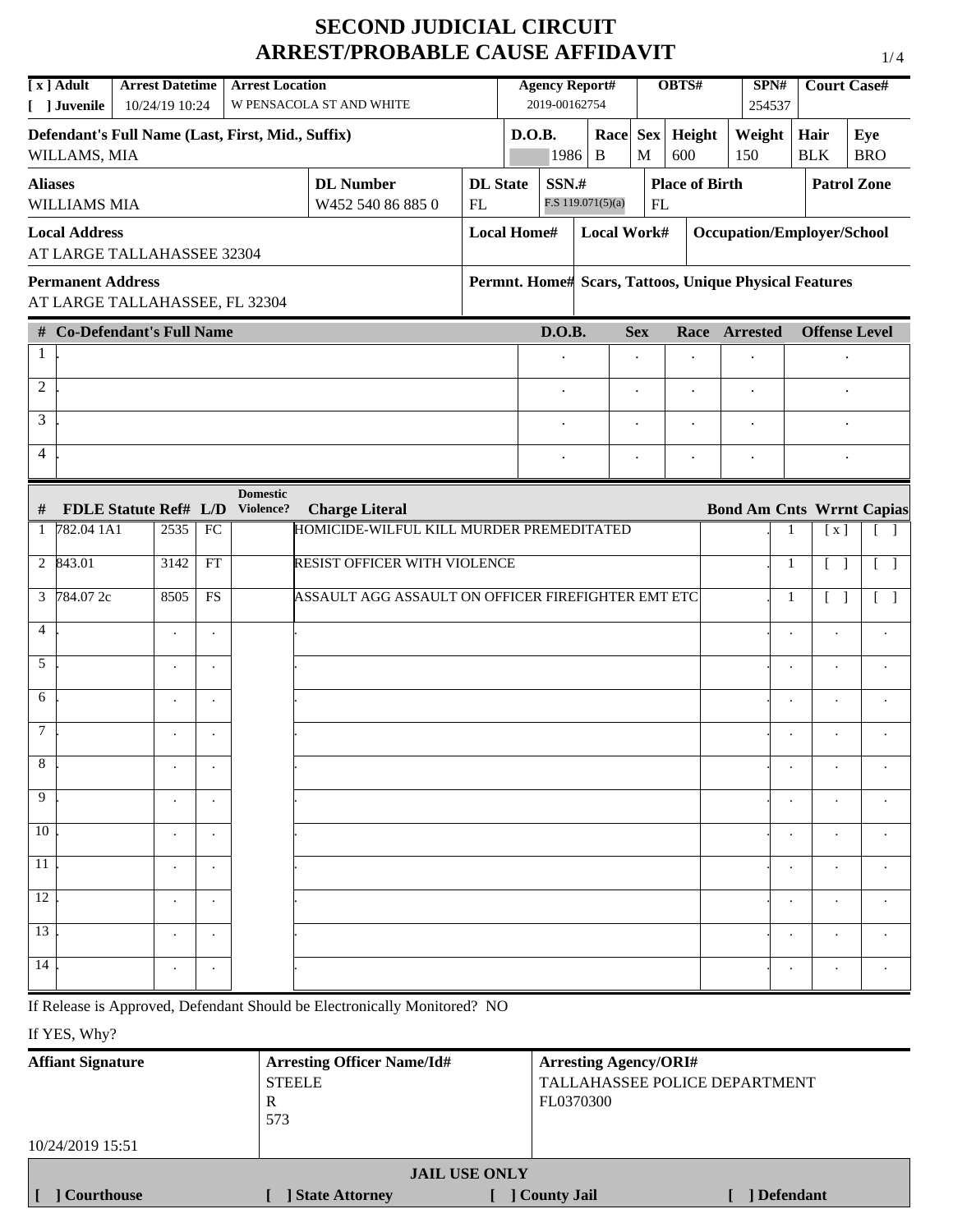### **SECOND JUDICAL CIRCUIT ARREST/PROBABLE CAUSE AFFIDAVIT**

| <b>Defendant's Name</b> | Race | <b>Sex</b> | D.O.B. | <b>Agency Report#</b> |
|-------------------------|------|------------|--------|-----------------------|
| WILLAMS, MIA            | B    | M          | 1986   | 2019-00162754         |

**The undersigned certifies and swears that he/she has just and reasonable grounds to believe, and does believe that the above named Defendant on Thursday October 24TH 2019, at approximately 06:54, at W PENSACOLA ST AND WHITE did the following violation of law:**

PROBABLE CAUSE TEMPLATE - ORIGINAL REPORT Warrant- First Degree Murder Resisting with Violence Aggravated Assault

================================================

TIME OF ARREST (ARRESTEE IN PHYSICAL CUSTODY): 0654 hours DEFENDANT NAME Mia Williams

DOB: 1986

FACTS TO SUPPORT ABOVE CHARGE(S):

On 10/23/19 an incident occurred at the Taco Bell restaurant on South Monroe Street, a male identified as Mia Williams was a suspect in an attempted murder. Williams had doused an  $F_a$  Con. Article 1816 with a flammable liquid and set  $\frac{R_{\text{max}}}{R_{\text{max}}}$  alight. A suspect bulletin was issued including a suspect description and two pictures. Williams was described as a bearded, black male, thin build, and he was last observed wearing a red turban. Williams was known to be homeless and was not known to 9384have a car. I studied the intelligence bulletin and had his picture open on my computer for the duration of my shift. Williams was deemed extremely dangerous. At approximately 5:00am, a car fire was reported at  $\frac{F_{\text{max}}}{F_{\text{max}}}$  Walcott Street. Approximately 20 minutes later two fires were reported on Lake Avenue, one at **Lake Avenue** where 2 cars had been set alight and a fire at FIL CON Article Hillsborough Street, where a church was fully engulfed. I responded to Lake Avenue and it was apparent the both fires were the result of arson. A short time later two more fires were reported off Paul Dirac Drive. All the fires were in relatively close proximity to one another. The fires were not within quick walking distance, but a suspect on a bicycle could easily have been at each location. and set<sup>18</sup> alight. A suspect bulletin was issued in was described as a bearded, black male, thin build, was known to be homeless and was not known to 9.<br>his picture open on my computer for the duration of At approximatel

At approximately 6:40 am information came over the radio that the possible attempted murder suspect, Mia Williams, was riding a bicycle on Mabry Street toward West Pensacola Street. A Tallahassee Fire Department unit had spotted Williams as he rode down Mabry St. I turned onto Mabry St from Roberts Avenue and as I approached the intersection of West Pensacola St I observed a TFD fire truck, in front of the fire truck was black male with a red turban, backpack, red jacket and khaki pants pedaling a red bike along Mabry St. The TFD fire truck was following behind him as he rode. I passed the truck and stopped my vehicle. I stepped out and called to Williams, he turned his head and looked at me from less than 20 feet. I immediately recognized the face of Williams from the Intelligence Bulletin. I again called to Williams to stop. He began pedaling quickly away from me and proceeded east down West Pensacola Street. I re-entered my car and activated my emergency lights and sirens and followed him as he pedaled down West Pensacola Street. I drove past Williams near the intersection with White Drive. I exited my vehicle and commanded Williams to stop. He pedaled past me.

Knowing that I had encountered a dangerous individual who had attempted to murder an innocent individual, and had likely set multiple fires, I decided to utilize my Conductive Electrical Weapon (CEW). The first shot was ineffective, and Williams continued to pedal away. I attempted to run to close distance on Williams and fired a second time from a about 15 to 20 feet. The second shot was also ineffective. Williams continued to pedal east on West Pensacola Street. As Williams pedaled away, the TFD truck that had been following, continued to follow Williams. I re-entered my car to close the distance on Williams. Williams passed the Village Apartments on the sidewalk. The sidewalk is bordered by a metal fence. I pulled alongside with my lights and sirens activated. He continued to flee.

I could not allow Williams to escape, as he was a serious risk to public safety. I hopped the curb with my vehicle and utilized my pit bumper to pin the front tire of the bicycle to the fence. Williams, unhurt, immediately jumped from his bicycle to the roof of my patrol car. Williams perched on my roof and withdrew a pair of orange handled scissors. Williams brandished the scissors like a knife and raised them up, as if to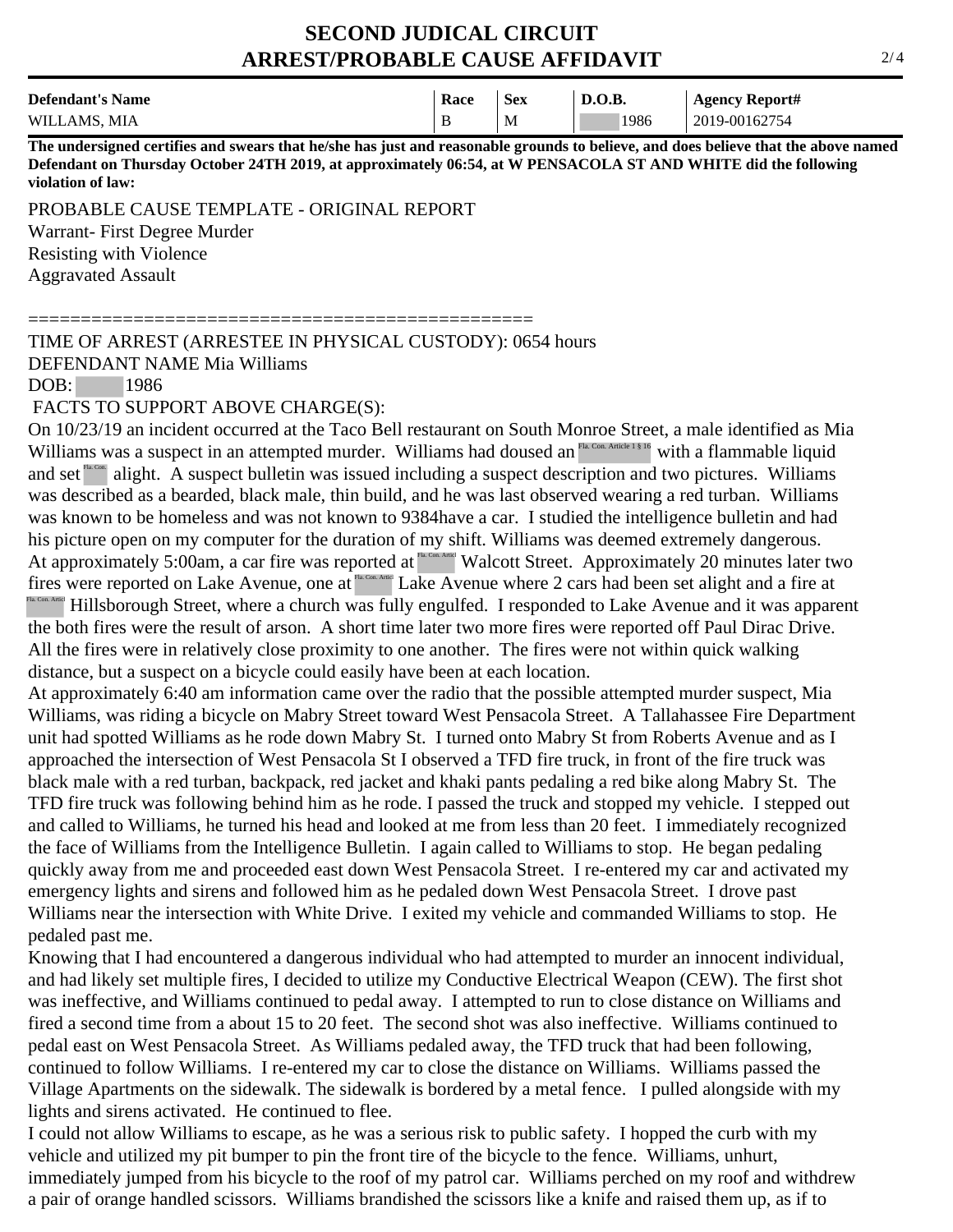## **SECOND JUDICAL CIRCUIT ARREST/PROBABLE CAUSE AFFIDAVIT**

potentially stab me. I had my issued Glock 22 at the ready and immediately pointed it at him while giving verbal commands to stop. Officer Condor #610, arrived and put Williams at CEW point. We commanded Williams off the roof of the car. Williams climbed down, and we took him to the ground, where he continued to fight against us, pulling away and attempting to tuck his arms under his body. Williams was ultimately placed in handcuffs.

A search of Williams located a black Bic style cigarette lighter in his left front pocket. Inside his back pack were assorted personal items including a roll of toilet paper.

Probable cause was established to charge Williams with Resisting Arrest with Violence F.S. 843.01A and Aggravated Assault F.S. 784.07.2.C

A Blue Team Use of Force Report was created. CEW cartridges were impounded. Forensics Technician Kornegay #841, responded to the scene. A sworn written statement was obtained from Shane Oaks, Leon County Fire Fighter.

It was confirmed that Williams had an active warrant for Attempted First Degree Murder F.S. 782.04(1)(a)(1). The warrant was issued by Judge N. Richardson on 10/23/2019. The warrant is not currently in FCIC/NCIC but will be hand delivered to the Leon County Detention Facility.

#### PLACE AN "X" IN FRONT OF ALL THAT APPLY:

X Supplemental Reports Submitted

Victim Statement Submitted

X Witness Statement(s) Submitted

Suspect/Arrestee Statement Impounded

Property Impounded

Vehicle Towed

| <b>Affiant Signature</b>                                             | <b>Arresting Officer Name/Id#</b><br><b>STEELE</b><br>R<br>573 |                            | <b>Arresting Agency</b><br><b>TALLAHASSEE POLICE DEPARTMENT</b><br>FL0370300 |
|----------------------------------------------------------------------|----------------------------------------------------------------|----------------------------|------------------------------------------------------------------------------|
| Sworn to and subscribed before me this Thursday of October 24TH 2019 |                                                                |                            | <b>Certifying Officer</b>                                                    |
| <b>Detention facility</b>                                            |                                                                |                            | <b>Arrest Date/Time</b>                                                      |
| Leon County Jail 535 Appleyard Drive, Tallahassee, FL 32304          |                                                                |                            | 10/24/19 10:24                                                               |
| <b>Booking Officer</b><br><b>Bond Amount</b>                         |                                                                | <b>Aggravating Factors</b> |                                                                              |